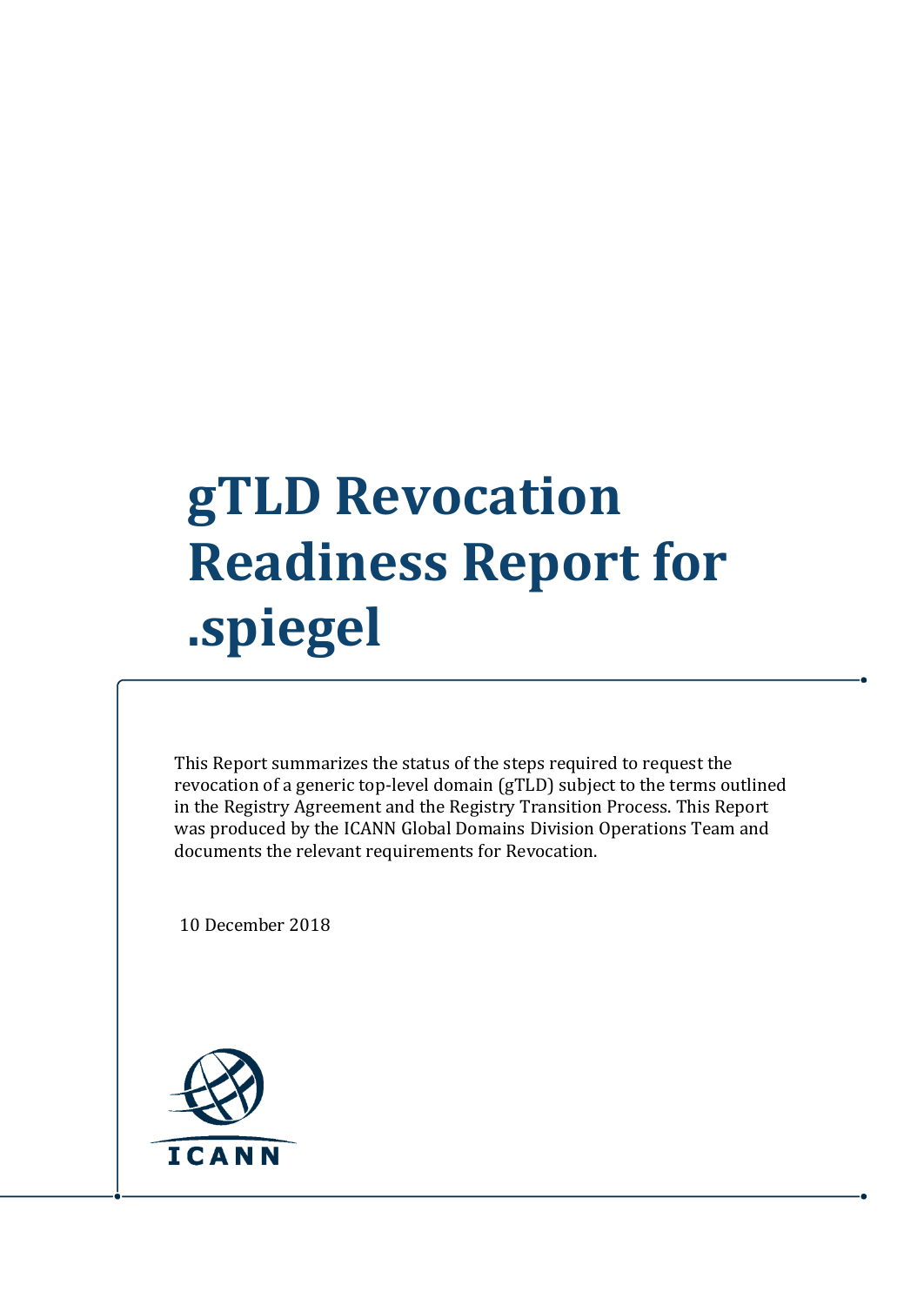## **REVOCATION READINESS SUMMARY | .SPIEGEL**

| <b>Top-Level Domain:</b>                    | spiegel.                                                                                                                                                                                                                                                                                                                                                                                                                                                                                                                                                                                      |
|---------------------------------------------|-----------------------------------------------------------------------------------------------------------------------------------------------------------------------------------------------------------------------------------------------------------------------------------------------------------------------------------------------------------------------------------------------------------------------------------------------------------------------------------------------------------------------------------------------------------------------------------------------|
| <b>Registry Operator:</b>                   | SPIEGEL-Verlag Rudolf Augstein GmbH & Co. KG                                                                                                                                                                                                                                                                                                                                                                                                                                                                                                                                                  |
| <b>Registry Agreement:</b>                  | https://www.icann.org/resources/agreement/spiegel-2014-<br>$02 - 05 - en$                                                                                                                                                                                                                                                                                                                                                                                                                                                                                                                     |
| <b>Type of Termination:</b>                 | Voluntary Termination by Registry Operator, per section<br>4.4(b) of Registry Agreement                                                                                                                                                                                                                                                                                                                                                                                                                                                                                                       |
| <b>Revocation Requested</b><br>to Occur on: | 13 March 2019 at the latest                                                                                                                                                                                                                                                                                                                                                                                                                                                                                                                                                                   |
| <b>Revocation Readiness:</b>                | Readiness Confirmed                                                                                                                                                                                                                                                                                                                                                                                                                                                                                                                                                                           |
| <b>Submission Date:</b>                     | 14 September 2018                                                                                                                                                                                                                                                                                                                                                                                                                                                                                                                                                                             |
| Summary:                                    | On 14 September 2018, SPIEGEL-Verlag Rudolf Augstein<br>GmbH & Co. KG, the Registry Operator for .spiegel, notified<br>ICANN that it wished to terminate the RA citing its own<br>business needs. On 08 October 2018, ICANN made a<br>preliminary determination that operation of the .spiegel gTLD<br>need not be transitioned to a successor Registry Operator.<br>On 07 December 2018, after a 30-day period for comments by<br>interested parties, ICANN made a Final Determination to<br>terminate the spiegel Registry Agreement and revoke the<br>TLD's delegation from the Root Zone. |

## **Checklist for gTLD Revocation Readiness**

*If any answers are "no," a description of the impact on readiness for revocation (if any) must be provided. The impact should include why ICANN has determined to proceed with the revocation.*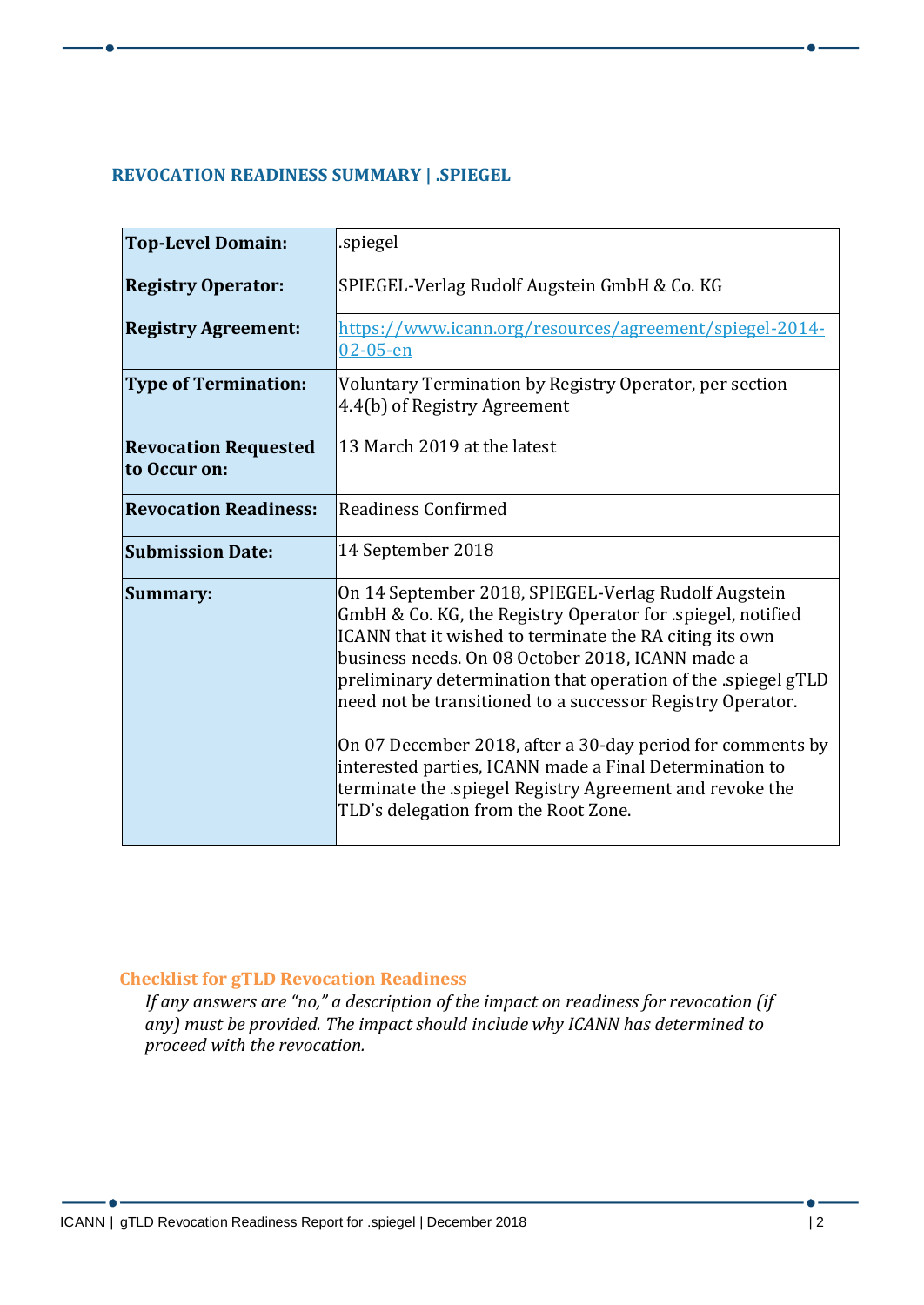| <b>Notice of Termination</b>                                                                                                                                                                   |            |
|------------------------------------------------------------------------------------------------------------------------------------------------------------------------------------------------|------------|
| 1: Did the Registry Operator provide all properly given, required notices to<br><b>ICANN</b> pursuant to the terms of the Registry Agreement and/or the<br><b>Registry Transition Process?</b> | <b>Yes</b> |
| 2: Did ICANN provide the notices for public comment, community feedback<br>or other processes required by the Registry Agreement and/or the<br><b>Registry Transition Process?</b>             | Yes        |

| Determination on need to transition operation of the TLD                                                                                                                                                         |            |
|------------------------------------------------------------------------------------------------------------------------------------------------------------------------------------------------------------------|------------|
| 1: Did ICANN consult with the Registry Operator?                                                                                                                                                                 | <b>Yes</b> |
| 2: Did ICANN publish a preliminary determination?<br>URL for determination:<br>https://www.icann.org/sites/default/files/tlds/spiegel/spiegel-legal-notice-<br>preliminary-determination-redacted-08oct18-en.pdf | <b>Yes</b> |
| 3: Did the community have an opportunity to provide input on the<br>preliminary determination?<br>URL for community input:<br>http://mm.icann.org/pipermail/ra-termination-comments/                             | <b>Yes</b> |

 $-$  0  $-$